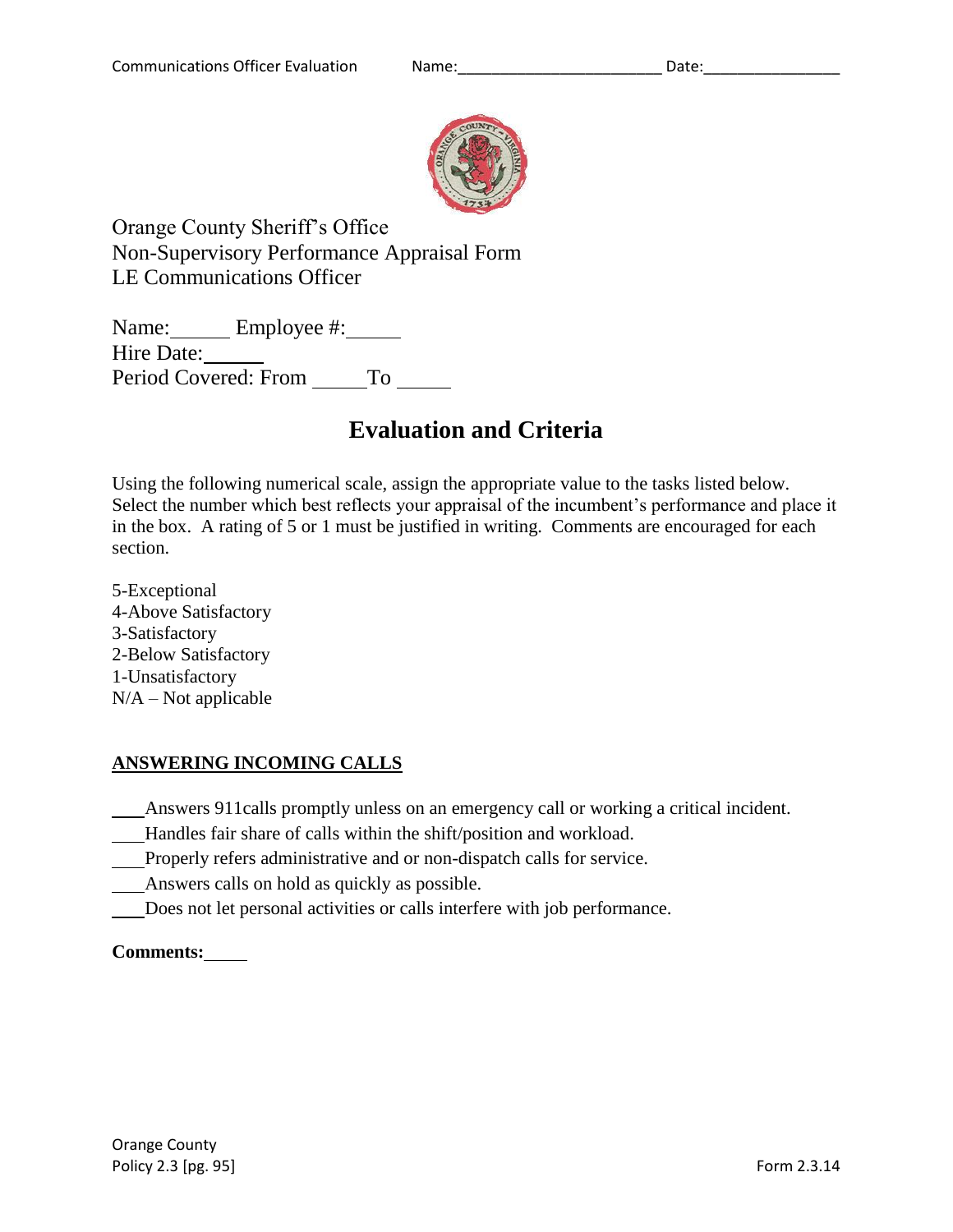## **CALL MANAGEMENT AND CONTROL**

- Takes control and elicits information necessary and appropriate for call per guidelines.
- Elicits information necessary for responder's safety and effectiveness.
- Avoids voice intonations, expressions that erect barriers.
- Finds ways to calm angry, hostile or hysterical callers.
- Keeps callers on the line when necessary.

#### **Comments:**

# **CALL CAD ENTRY**

- Accurately classify and prioritize incidents, enter accurate and pertinent information into CAD in a clear and concise manner.
- Time from answering a call to entering the preliminary information on a priority call is done immediately.
- Understands CAD screen, data fields, computer commands and utilizes the same to full potential.

**Comments:**

# **DATA ENTRY/RETREIVAL**

- Able to accurately enter/retrieve data and interpret responses for a variety of systems including CAD, VCIN, NLETS and other programs in an efficient and effective manner.
- Avoids errors when entering data. Maintains 100% accuracy on VCIN/NCIC entries.
- Does his/her fair share of VCIN/NCIC entries.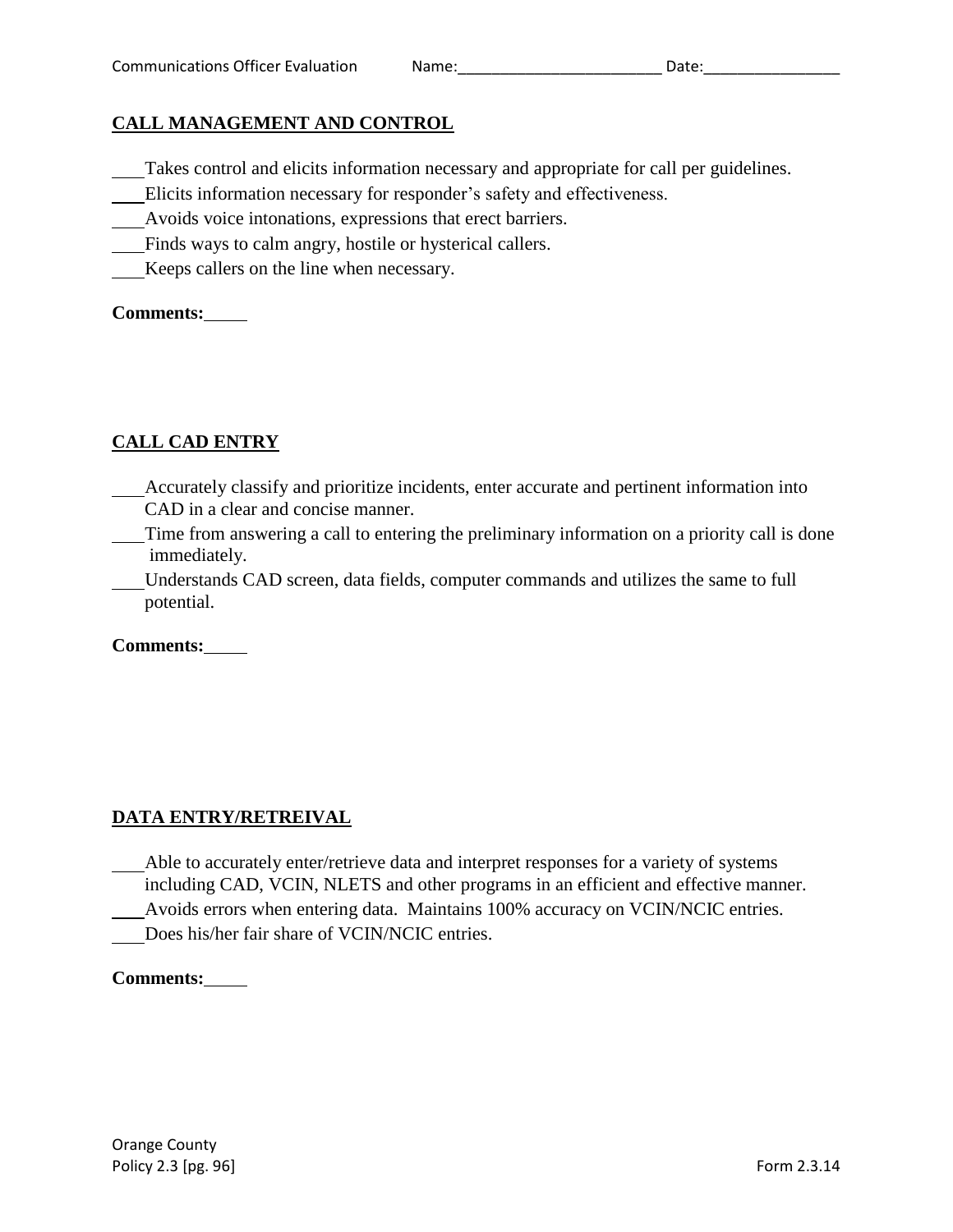# **SAFETY**

- Avoids conversations, loud background noises and activities which may interfere with safe dispatching and call taking activities.
- Avoids unsafe conduct or actions which could result in accidents, utilizes equipment as directed to promote safe working conditions.
- Takes necessary action to prevent, correct or report unsafe conditions which are observed.
- Reviews Communication Procedures and Sheriff's Office SOP Manuel for updates and changes. Reviews CAD and Pass Over to keep current on events.

## **Comments:**

# **INTERPERSONAL SKILLS**

- Finds constructive ways to handle differences when they arise and does not allow differences to disrupt their work or the work of others.
- Treats other employees with respect.
- Does not use racist, ethnic, sexual slurs, profanity, verbal abuse and avoids behavior seen as discourteous, arrogant or unprofessional.
- Complies with sexual harassment policy.
- Does fair share of work so that others do not have to carry an additional load.
- Follows chain of command as directed.
- Promotes teamwork by sharing information with and assisting others.

## **Comments:**

# **EXTERNAL RELATIONS**

- Treats others with respect.
- Does not use racist, ethnic, religious, sexual slurs, profanity, verbal abuse and avoids behavior seen as discourteous, arrogant or unprofessional.
- Shows genuine interest in callers by using appropriate voice intonations. Is empathetic and is aware of diverse cultures.

Provides accurate information as appropriate, refers others to LE unit or appropriate outside agency personnel.

## **Comments:**

Orange County Policy 2.3 [pg. 97] **Form 2.3.14** Form 2.3.14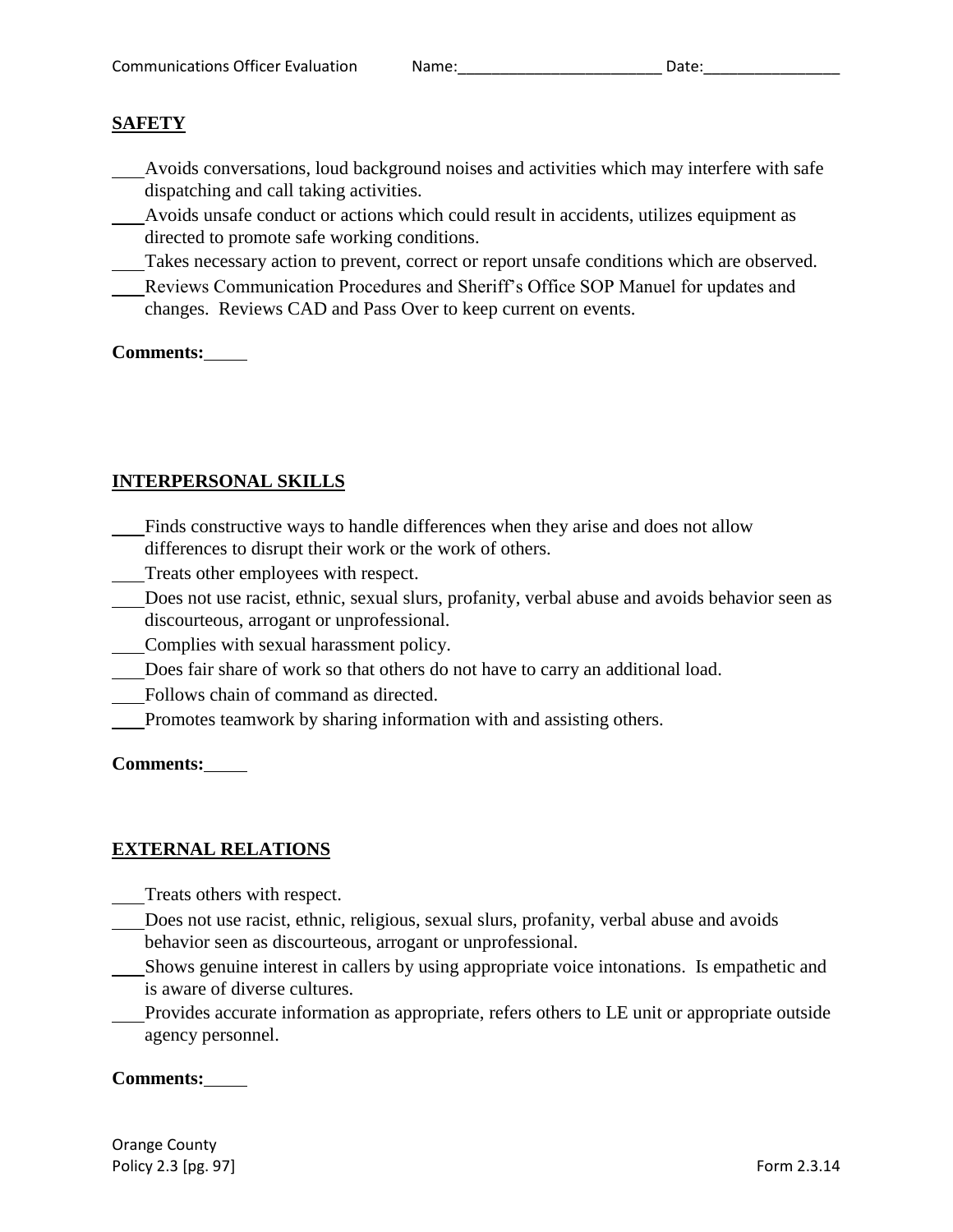### **WORK HABITS**

- Arrives on time for work with appropriate attire and equipment and is prepared for duty.
- Signs on and off when arriving or leaving a computer station.
- Briefs on-coming shift of any problems or work that needs to be done.
- Maintains acceptable attendance pattern.
- Keeps work area neat, clean, free of debris, food and drinks. Cleans and puts away items used in the kitchen/break area.

#### **Comments:**

## **EQUIPMENT USE AND MAINTENANCE**

- Immediately reports damaged or malfunctioning equipment to a supervisor.
- Returns all equipment to its proper place at the end of use or shift.
- Exercises appropriate care in use of equipment and furniture.
- Understands how the phone transfer system works in a complete phone failure.

## **Comments:**

## **RADIOS**

- Follows policy for "Plain talk" on the radio.
- Calls are dispatched in appropriate time frames based on the incident type and priority.
- Advises a patrol supervisor or "senior LE unit" of pending calls.
- Transmits messages clearly. Avoids requests to repeat the transmission.
- Dispatches in a clear, concise manner so as to avoid information errors/omissions which would place responders or citizens in unnecessary danger.
- Concentrates on radio traffic from responders so that repeat transmissions do not unnecessarily occur.
- Dispatcher is able to process and document a request in a timely manner.
- Appropriately manages and dispatches field units and equipment, maintains accurate CAD status log.

Effectively multi-tasks.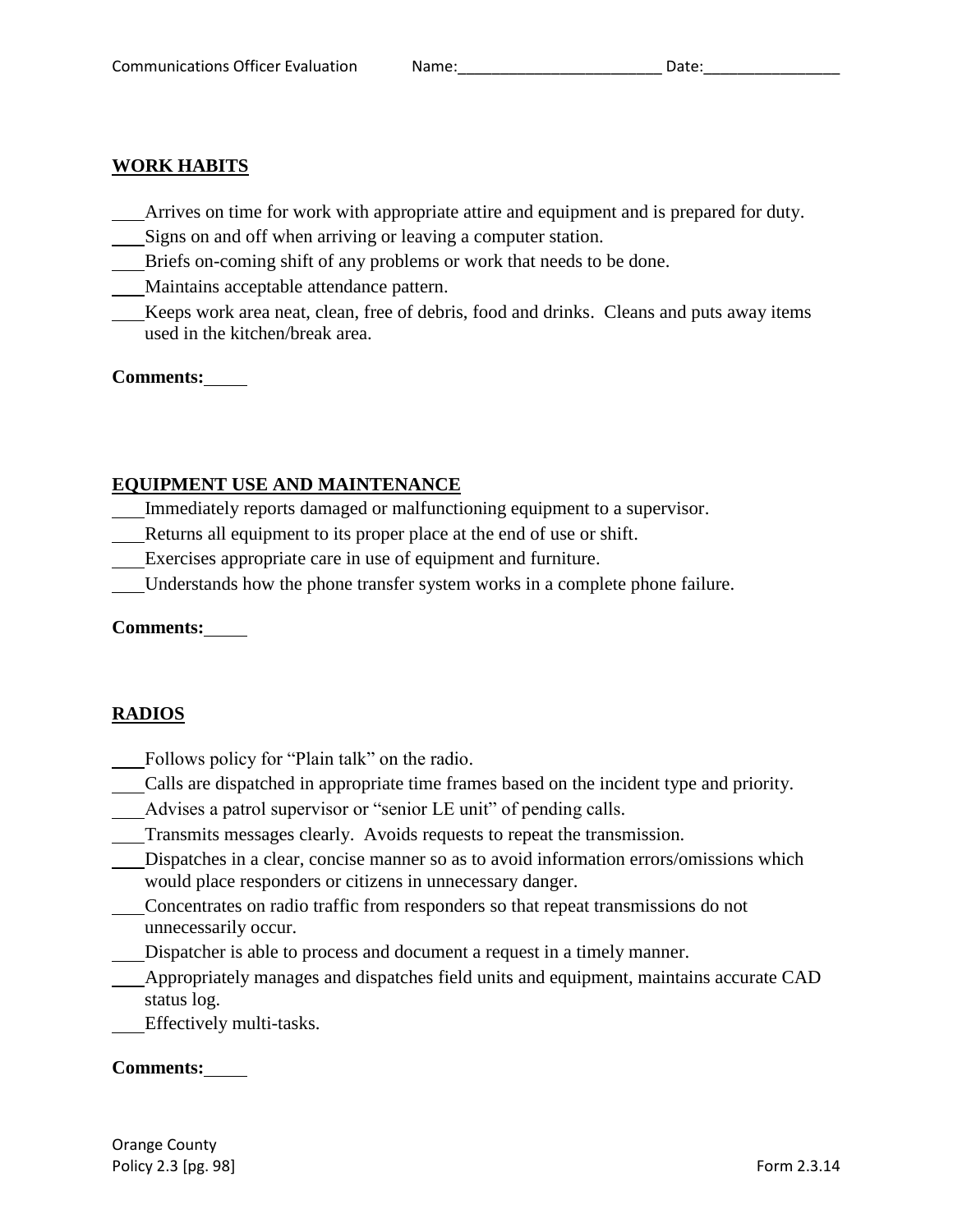# **TRAINING**

- Willingness to assist with training when requested.
- Provides instruction in a manner to provide the trainee with the necessary knowledge, skills and abilities to be a successful public safety call taker/dispatcher.
- Identifies trainee skill deficiencies and provides appropriate training or requests it through the proper channels.

#### **Comments:**

# **QUALITY OF WORK**

- Work is consistently accurate and notes are detailed and understandable.
- Tasks are completed in a timely and thorough manner.
- If a mistake is made, it is used as a learning tool and the same errors are not continually recurring.
- Has the ability to remain focused under stress and can effectively handle multi-tasking including phone calls and radio traffic.
- Maintains self-control in difficult situations.
- Displays and maintains a solid knowledge of SOP's.
- Demonstrates good working knowledge of the geographical make-up and boundaries of our "member" agencies.

## **Comments:**

# **COMPLIANCE TO POLICIES, PROCEDURES AND REGULATONS**

- Sheriff's Office policies, general orders, procedures, etc., are followed as prescribed or exceptions are approved by a supervisor.
- Sick leave is not abused.
- Leave time is used only as authorized or specified.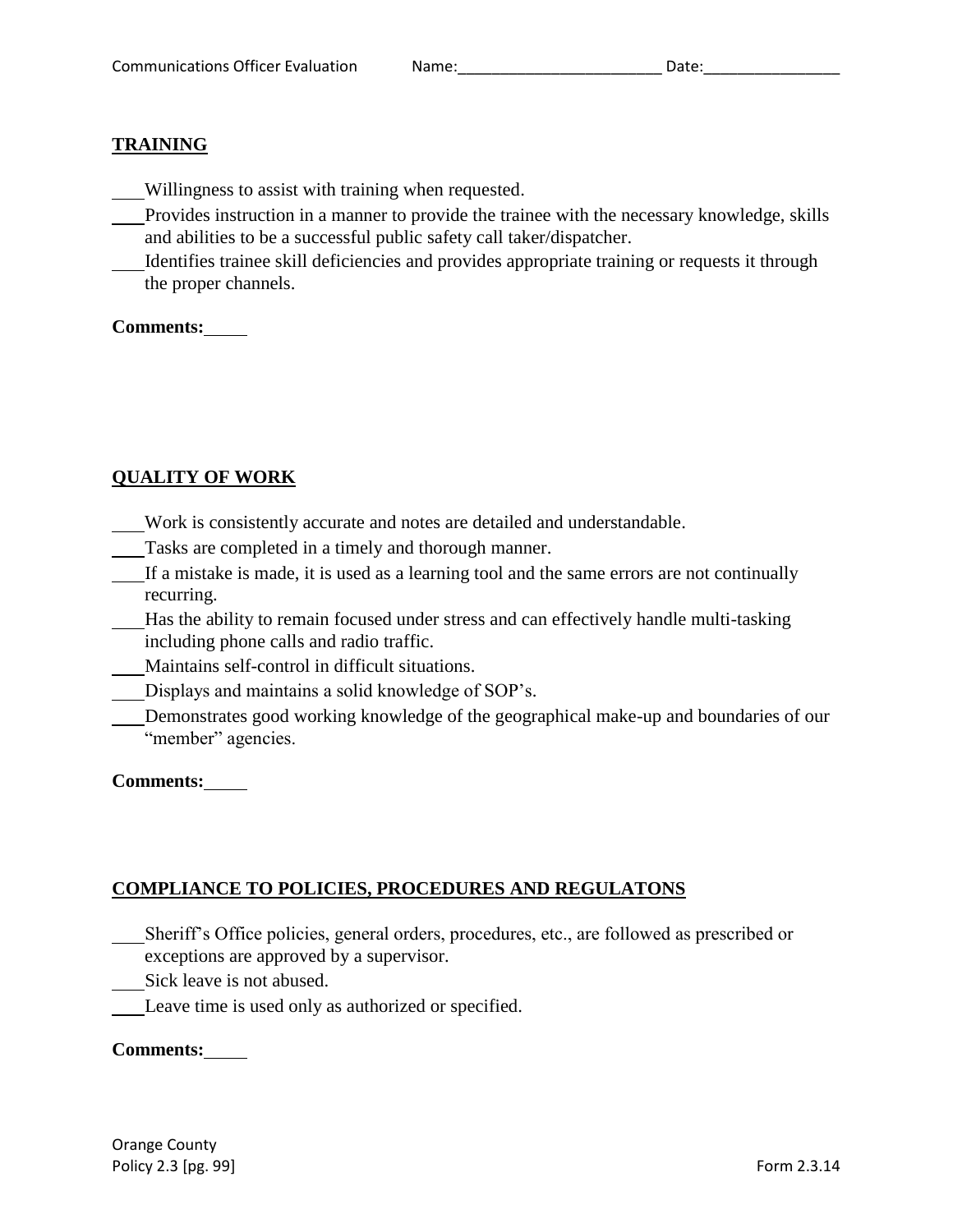**CORE VALUES:** Assign a numeric to each box, then list examples or actions that demonstrate how the employee embodies each core value. Complete all sections.

Integrity: Employee's actions are guided by ethical and honest conduct.

Leadership: Employee is an example to others.

Service: Employee is responsive and service-oriented to meet customer needs.

**Comments:**

#### **County Policy**

- Is well versed in applicable county policies, knows where to find the most updated policy
- Follows all applicable county policies
- Makes appropriate inquiries as to the meaning or directives included in county policy before acting.
- Completes all county policy required forms and documents in a timely matter.

**Comments:** 

## **CALCULATION OF RATING**

- **A. TOTAL SCORES**
- **B. NUMBER OF CATEGORIES**
- **C. RATING DETERMINATION (A/B)**

#### **PERFORMANCE RATING**

4.5-5.00 and no ratings below satisfactory –Exceptional

3.5-4.49 and no ratings below satisfactory – Above Satisfactory

- 2.5-3.49 and no unsatisfactory ratings Satisfactory
- 1.5-2.49 Below Satisfactory

 $0.0 - 1.49$  – Unsatisfactory

Orange County Policy 2.3 [pg. 100] **Form 2.3.14** Form 2.3.14